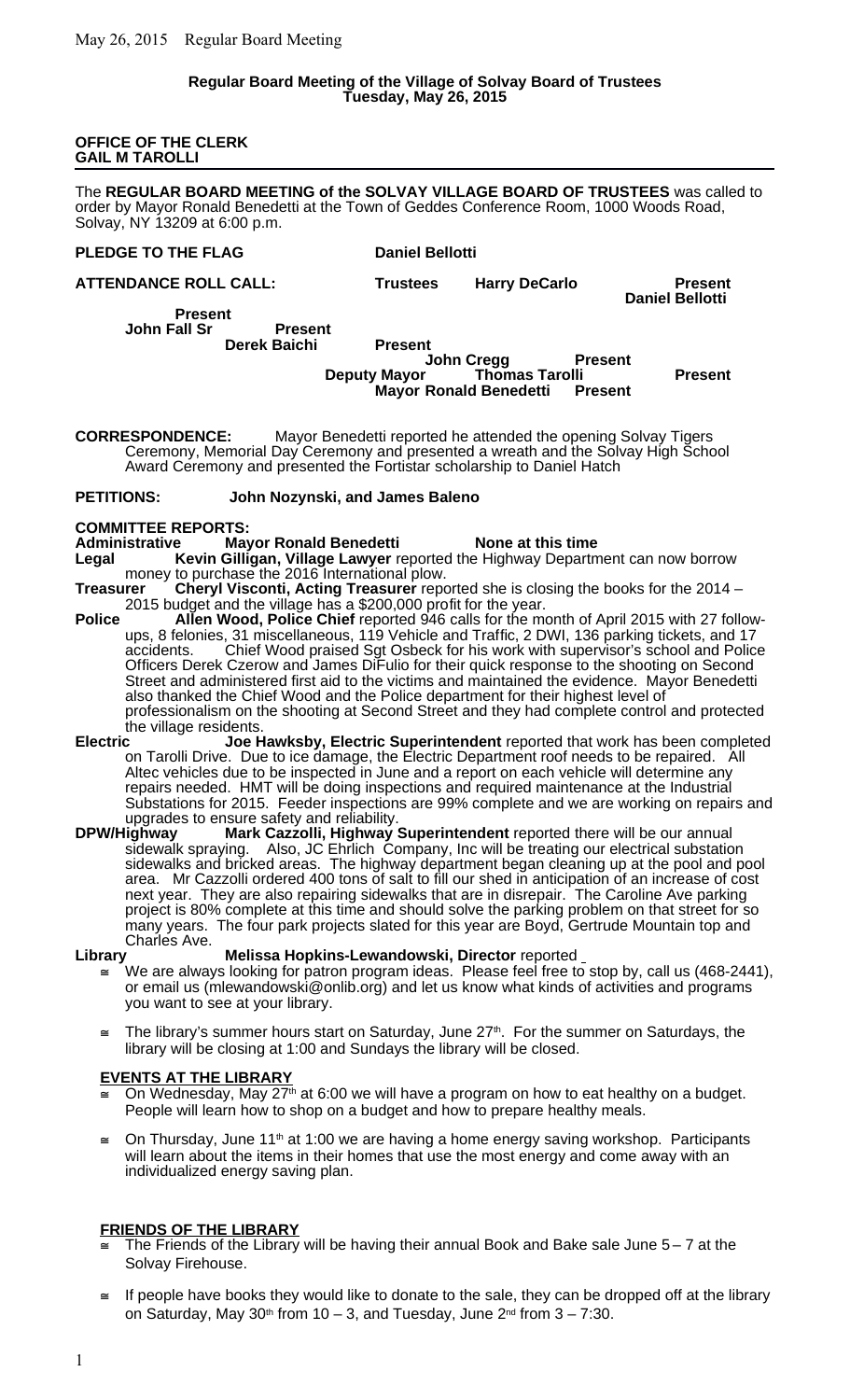May 26, 2015 Regular Board Meeting

**Codes Trustee Tarolli** reported there won't be any Code Committee meetings until September 2015<br>Stormwater **None at this time RESOLUTIONS:** 1. Authorization from the Board of Trustees to approve the minutes from the April 28, 2015 Regular Board Meeting and the Reading of the Minutes be herewith dispensed. **MOTION: John Fall Sr SECOND: Derek Baichi AYES: 7 NAYES: 0 MOTION CARRIED** 2. Authorization from the Board of Trustees to pay C&S Engineers \$3062.50 for services rendered from 4/1/15 through 4/30/15. (Invoices 0152378, 0152379, 0152380, 0152381, 0152382, 0152384)  **MOTION: Derek Baichi SECOND: Daniel Bellotti AYES: 7 NAYES: 0 MOTION CARRIED** 3. Authorization from the Board of Trustees to pay Costello, Cooney & Fearon, PLLC \$20,462.61 for services rendered for the month of April 2015. (\$2,129.25 Electric Dept, \$280 to be reimbursed by the Northland Communications, \$183.75 to be reimbursed by R Fabrizio; \$7,802 retainer general fund; \$1870 IP charge brought by PBA; \$8197.61 PBA Arbitration)<br>MOTION: John Cregg **MOTION: John Cregg**

**0 MOTION CARRIED** 

4. Authorization from the Board of Trustees to approve the Budget Modifications: **Village of Solvay General Fund**

**Schedule of Proposed Budget Modifications**

**For Approval at the May 2015 Regular Board Meeting**

SECOND: Daniel Bellotti<br>AYES: 7 NAYES:

|                 |                                 | (as modified)         | proposed                    | newly modified       |
|-----------------|---------------------------------|-----------------------|-----------------------------|----------------------|
| <b>Account</b>  |                                 | <b>Current Budget</b> | <b>Budget</b><br><b>Mod</b> | <b>Budget Amount</b> |
| <b>Revenue</b>  |                                 |                       |                             |                      |
| 410900A         | Interest & Penalties on Taxes   | 15,688                | 422                         | 16,110               |
| 412550A         | <b>Village Clerk Fees</b>       | 1,100                 | 441                         | 1,541                |
| 415200A         | <b>Police Fees</b>              | 500                   | (236)                       | 264                  |
| 415600A         | <b>Safety Inspection Fees</b>   | 8,758                 | 3,075                       | 11,833               |
| 415610A         | <b>Safety Registration Fees</b> | 5,270                 | 1,845                       | 7,115                |
| 420010A         | Parks & Recs Fees               | 500                   | 300                         | 800                  |
| 424010A         | Interest Income on Deposits     | 750                   | (60)                        | 690                  |
| 424400A         | Rental - Other                  | 66,000                | (14,000)                    | 52,000               |
| 425010A         | <b>Business Licenses</b>        | 2,153                 | 50                          | 2,203                |
| 425550A         | Permits                         | 31,472                | 650                         | 32,122               |
| 426550A         | Misc. Sales - Other             | 1,000                 | (644)                       | 356                  |
| 426800A         | <b>Insurance Recoveries</b>     | 56,026                | 21,432                      | 77,458               |
| 433890A         | State Aid - Police Special      | 14,376                | 4,745                       | 19,121               |
|                 | <b>Total</b>                    | 203,593               | 18,020                      | 221,613              |
| <b>Expenses</b> |                                 |                       |                             |                      |
| 5312.02         | Police - Vehicle Detailing      | 5,173                 | 740                         | 5,913                |
| 5312.05         | Police - Fuel                   | 33,600                | 1,400                       | 35,000               |
| 5312.07         | Police - Ammo                   | 338                   | 953                         | 1,291                |
| 5312.12         | Police - Training/Conferences   | 791                   | 100                         | 891                  |
| 5312.13         | Poice - Equip/Repairs           | 1,500                 | 283                         | 1,783                |
| 5312.16         | Police - Consulting Fees        | 3,568                 | 12,114                      | 15,682               |
| 5312.17         | Police - Computers              | 5,292                 | 478                         | 5,770                |
| 5312.19         | Police - Misc. Expenses         | 6,000                 | (1,200)                     | 4,800                |
| 5312.20         | Police - Telephone              | 9,000                 | 1,000                       | 10,000               |
| 5312.21         | Police - Signs                  | 740                   | (740)                       | 0                    |
| 510104A         | Board of Trustees - Other       | 300                   | (255)                       | 45                   |
| 511104A         | Police Justice - Other          | 12,000                | 2,000                       | 14,000               |
| 513254A         | Treasurer - Other               | 15,000                | 300                         | 15,300               |
| 513554A         | Assessor - Other                | 5,853                 | 363                         | 6,216                |
| 514204A         | Law - Other                     | 100,000               | 20,000                      | 120,000              |
| 514304A         | Personnel - Other               | 12,000                | (700)                       | 11,300               |
| 514404A         | Engineer - Other                | 48,400                | 9,000                       | 57,400               |
| 516204A         | Building - Other                | 66,000                | (23,000)                    | 43,000               |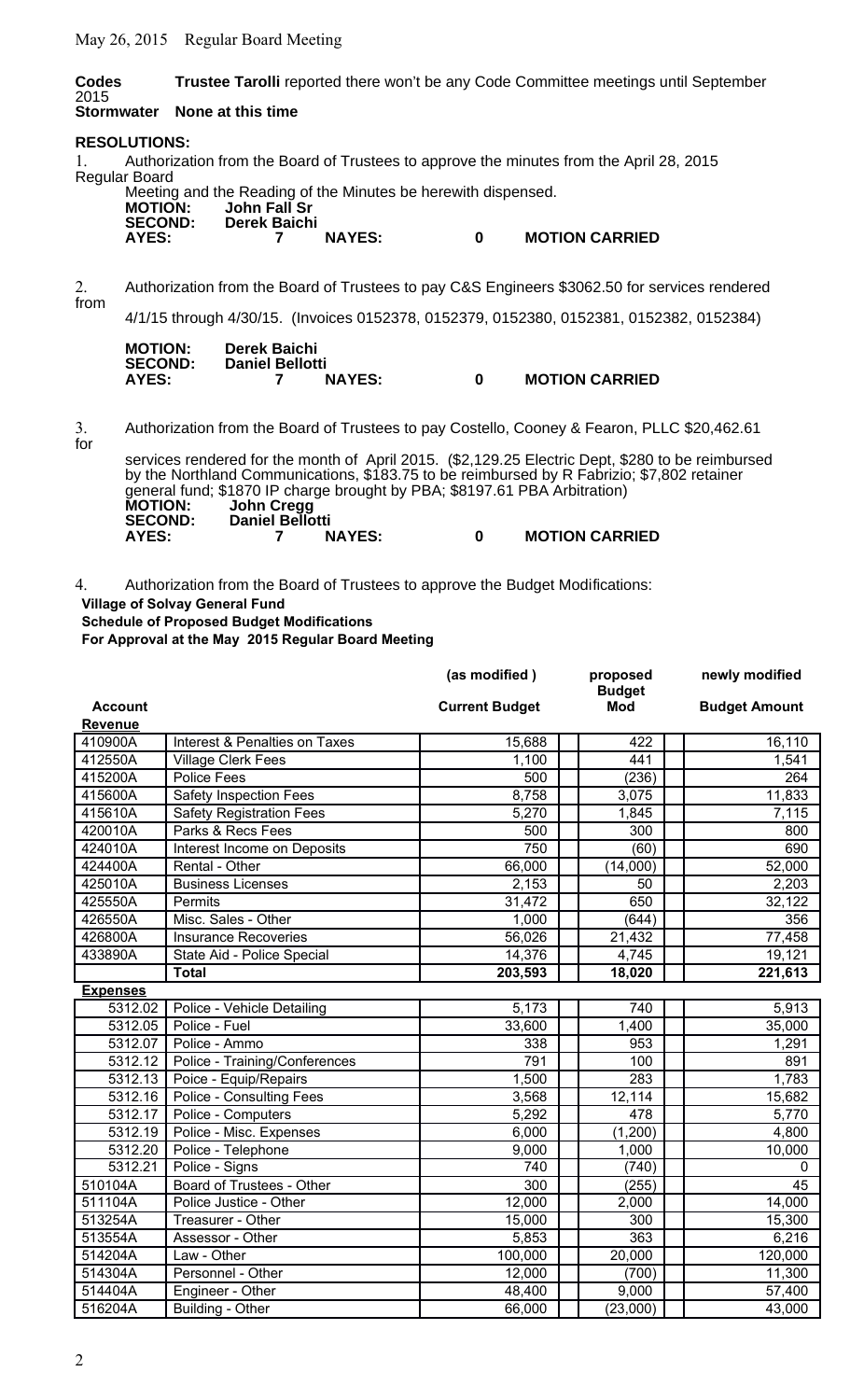# May 26, 2015 Regular Board Meeting

**REVENUES**

| IDDMDV  |                                   |           |           |           |
|---------|-----------------------------------|-----------|-----------|-----------|
|         | <b>Total</b>                      | 1,276,544 | 18,020    | 1,294,564 |
|         |                                   |           |           | 0         |
| 590308A | Social Security                   | 163,572   | (6,000)   | 157,572   |
| 581701A | <b>Street Cleaning - Wages</b>    | 74,304    | 17,059    | 91,363    |
| 581601A | <b>Refuse Collection - Wages</b>  | 47,694    | (5,245)   | 42,449    |
| 581201A | <b>Sanitary Sewer - Wages</b>     | 30,909    | 3,275     | 34,184    |
| 580704A | Street Cleaning - Other           | 5,000     | 271       | 5,271     |
| 580104A | Zoning Board - Other              | 300       | (197)     | 103       |
| 571104A | Parks & Rec - Other               | 17,000    | (9,090)   | 7,910     |
| 551424A | Snow Removal - Other              | 188,630   | (23, 805) | 164,825   |
| 551422A | Snow Removal - Equipment          | 25,000    | (6,066)   | 18,934    |
| 551421A | Snow Removal - Wages              | 155,721   | (15,089)  | 140,632   |
| 519904A | <b>General Contingent Account</b> | 161,284   | 59,895    | 221,179   |
| 519304A | Judgements & Claims               | 11,575    | 176       | 11,751    |
| 516404A | Central Garage - Other            | 70,000    | (20,000)  | 50,000    |

## **LIBRARY**

|         | <b>REVENUES</b>              |        |         |        |
|---------|------------------------------|--------|---------|--------|
| 420820L | Library Charges & Fines      | 10,000 | (1,000) | 9,000  |
| 424010L | Interest & Earnings          | 30     | ั19)    |        |
| 427050L | Gifts & Donations            | 1,200  | (760)   | 440    |
| 427600L | <b>Library System Grants</b> |        | 1,633   | 1,633  |
| 438400L | State Aid - Library          | 0.600  | 1,503   | 3,103  |
|         |                              |        |         |        |
|         | TOTAL                        | 12,830 | 1,357   | 14,187 |

|                                           | <b>EXPENSES</b>                                         |         |                       |         |
|-------------------------------------------|---------------------------------------------------------|---------|-----------------------|---------|
| 574101L                                   | <b>Personal Service</b>                                 | 171,529 | 15,000                | 186,529 |
| 574102L                                   | Library - Equipment                                     | 51,249  | (7, 100)              | 44,149  |
| 574104L                                   | Library - Other                                         | 50,000  | (7,075)               | 42,925  |
| 590308L                                   | Social Security                                         | 14,269  | 1,148                 | 15,417  |
| 590458L                                   | Life Insurance                                          | 800     | (605)                 | 195     |
| 590558L                                   | Disability Insurance                                    | 100     | (11)                  | 89      |
|                                           | <b>TOTAL</b>                                            | 287,947 | 1,357                 | 289,304 |
| <b>MOTION:</b><br><b>SECOND:</b><br>AYES: | Derek Baichi<br><b>Daniel Bellotti</b><br><b>NAYES:</b> | 0       | <b>MOTION CARRIED</b> |         |

5. Authorization from the Board of Trustees to hire Joseph Clabaugh and Nicholas Elsenbeck as part time

police officers at a rate of \$17.10 per hour effective May 30, 2015.<br> **MOTION:** Derek Baichi<br>
SECOND: John Fall Sr **MOTION: Derek Baichi SECOND: John Fall Sr AYES: 7 NAYES: 0 MOTION CARRIED**

6. Introducing proposed Local Law No. A-2015, which amends Chapter 165, Section 38.1 (titled "Garage

Doors") of the Code of the Village of Solvay to regulate the maintenance, repair and replacement of garage doors on private garages; and

Declaring the Village Board Lead Agency, that there are no other involved agencies and that the enactment of proposed Local Law A-2015 is an Unlisted Action in accordance with 6 NYCRR Part 617.5 and further determining that there will be no adverse environmental impacts from this proposed action, thus the Board hereby issues a negative declaration for purposes of SEQR; and

Scheduling a public hearing as to the enactment of proposed Local Law No. A-2015 at the Town of Geddes Town Hall, 1000 Woods Road in the Village of Solvay, on June 23, 2015, at 6:00 p.m., all as more fully set forth in the full resolution which has been circulated to the Board.

|                | Resolution #6 is tabled until next month |               |   |                       |
|----------------|------------------------------------------|---------------|---|-----------------------|
| <b>MOTION:</b> | Thomas Tarolli                           |               |   |                       |
| <b>SECOND:</b> | John Fall Sr                             |               |   |                       |
| AYES:          |                                          | <b>NAYES:</b> | n | <b>MOTION CARRIED</b> |

|  | <b>MOTION CARRIED</b> |
|--|-----------------------|
|--|-----------------------|

7. Authorization from the Board of Trustees to approve to hire of Carolyn Patapow as parttime Library

Clerk approximately twelve hours per week at a rate of \$10.67 per hour to replace Angelina Lynch who resigned as P/T Library Clerk effective May 15, 2015. **MOTION: John Fall Sr SECOND: Derek Baichi AYES: 7 NAYES: 0 MOTION CARRIED**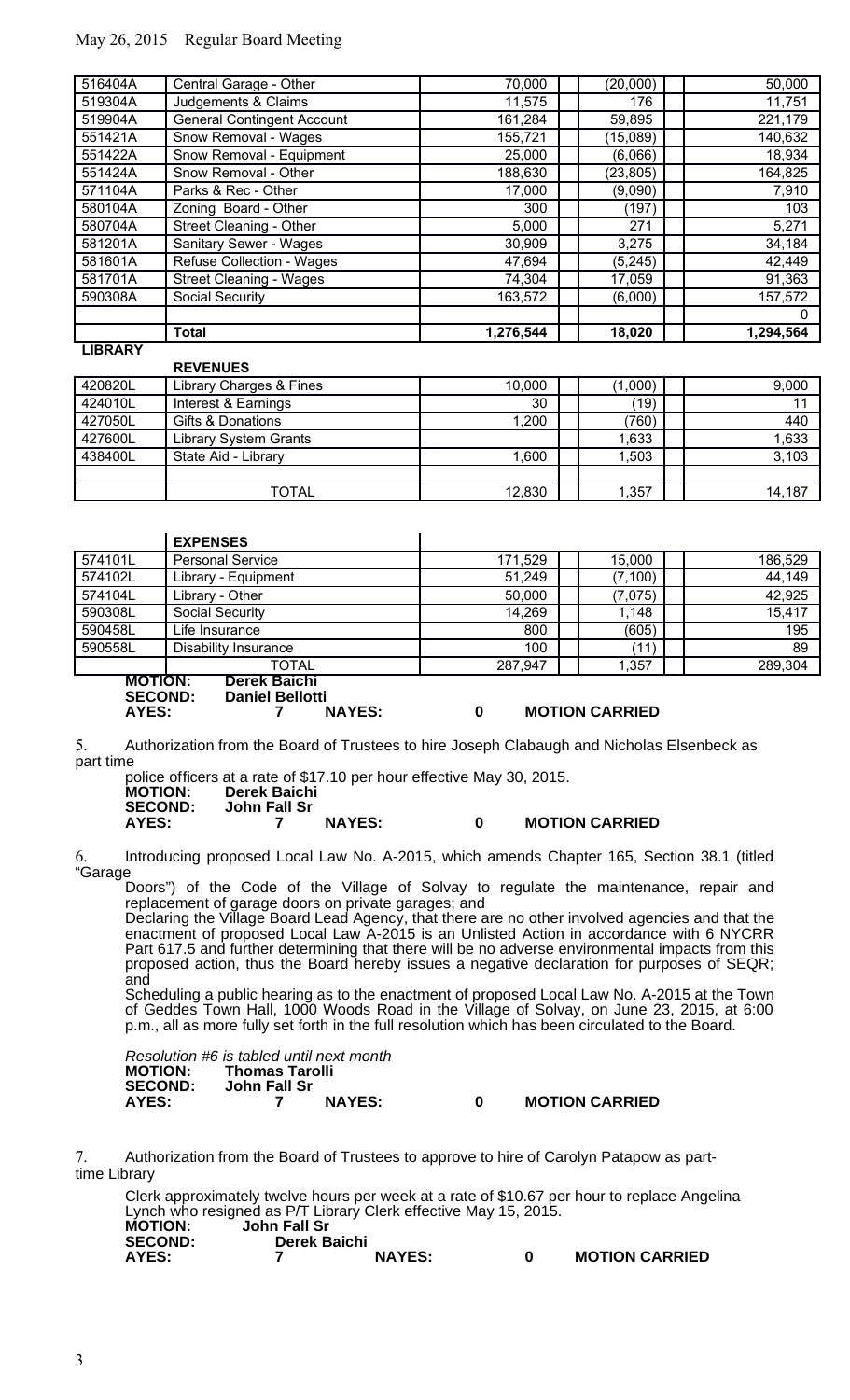May 26, 2015 Regular Board Meeting

8. Authorization from the Board of Trustees approve to hire Alina Zdebska as a Library Page at a rate of \$8.75 per hour effective May 27, 2015 to replace Carolyn Patapow who resigned as Library Page effective May 11, 2015

| <b>MOTION:</b>          | Derek Baichi                           |   |                       |
|-------------------------|----------------------------------------|---|-----------------------|
| <b>SECOND:</b><br>AYES: | <b>Thomas Tarolli</b><br><b>NAYES:</b> | n | <b>MOTION CARRIED</b> |
|                         |                                        |   |                       |

9. Approving the contract between the Village of Solvay and the Onondaga County Community Development Division for the Mountaintop Park Rehabilitation Project, accepting a Community Development Grant in the amount of \$50,000 and authorizing the Mayor to sign said contract with Community Development and further authorizing the Mayor to execute the related 'conflict of interest' clause with the County.<br>**MOTION:** Daniel Bellotti **MOTION: Daniel Bellotti SECOND: John Fall Sr AYES: 7 NAYES: 0 MOTION CARRIED**

- 10. Authorization from the Board of Trustees to approve to hire seven (7) summer laborers for the highway department at a rate of \$8.75 per hour (minimum wage). (Kyle Elmer, Devin Lumb, Cărmen Sarno, Kyle Kinsella, Eric Goodrich Kevin Karleski and Jayson Kellogg)<br>MOTION: John Cregg **MOTION: John Cregg SECOND: Derek Baichi AYES: 7 NAYES: 0 MOTION CARRIED**
- 11. Authorization from the Board of Trustees to approve to hire twelve (12) lifeguards/bathhouse help for the summer of 2015. Kylie Avery, Head Lifeguard at a rate of \$11.00 per hour; Patrick Visconti, Asst Head Lifeguard at a rate of \$10.00 per hour; Hannah Elmer, Thomas Hanley, Marina Grabda, Allison McVey, and Adam Tanzella at a rate of \$9.25 per hour and Stephanie Campagna, Tristram Forster, and Nicholas Visconti at a rate of \$9.00 , Benjamin Beckering and Emily Green at a rate of \$8.75 per hour.<br>**MOTION: MOTION: Thomas Tarolli SECOND: Daniel Bellotti AYES: 7 NAYES: 0 MOTION CARRIED**
- 12. **BE IT RESOLVED**, that the Solvay Village Board be and hereby establishes the following as a standard workday for the purpose of determining days worked reportable to the New York State and Local Employees Retirement System: **Five (5) day work week, seven & one half (7 ½) hr day** Informational Aide

The Village Clerk reported that NYS requires this resolution be adopted.<br>MOTION: Harry DeCarlo **MOTION: Harry DeCarlo SECOND: Thomas Tarolli 0 MOTION CARRIED** 

13. Authorization from the Board of Trustees to purchase **a** new 2015 Ford F-350 XL Reg Cab 4x4 SRW 8.0' Box. The State bid # is B1950 and the cost is \$26,852.60. **MOTION: Thomas Tarolli SECOND: Derek Baichi AYES: 7 NAYES: 0 MOTION CARRIED**

14. Authorization from the Board of Trustees to purchase a new 2016 Ford Utility Police Interceptor AWD at a cost of \$35,195.23 pending the bid number from Onondaga County. (Bid # 7418) **MOTION: John Fall Sr SECOND: Thomas Tarolli 0 MOTION CARRIED** 

\*\*\*\*\*\*\*\*\*\*\*\*\*\*\*\*\*\*\*\*\*\*\*\*\*\*\*\*\*\*\*\*\*\*\*\*\*\*\*\*\*\*\*\*\*\*\*\*\*\*\*\*\*\*\*\*\*\*\*\*\*\*\*\*\*\*\*\*\*\*\*\*\*\*\*\*\*\*\*\*\*\*\*\*\*\*\*\*\*\*\*

Resolved that this Board of Trustees move into Executive Session to discuss a contract and/or personnel

| matter at 7:20p.m. |  |
|--------------------|--|
| <b>MOTION:</b>     |  |
| <b>SECOND:</b>     |  |
| AYES:              |  |

**SECOND: Derek Baichi**

**AYES: 7 NAYES: 0 MOTION CARRIED**

Resolved that the Executive Session be closed and that this Board return to the regular meeting at 7:40 p.m.

| , , , , , ,    |                        |                       |
|----------------|------------------------|-----------------------|
| <b>MOTION:</b> | <b>Daniel Bellotti</b> |                       |
| <b>SECOND:</b> | John Fall Sr.          |                       |
| AYES:          | <b>NAYES:</b>          | <b>MOTION CARRIED</b> |

**Daniel Bellotti**